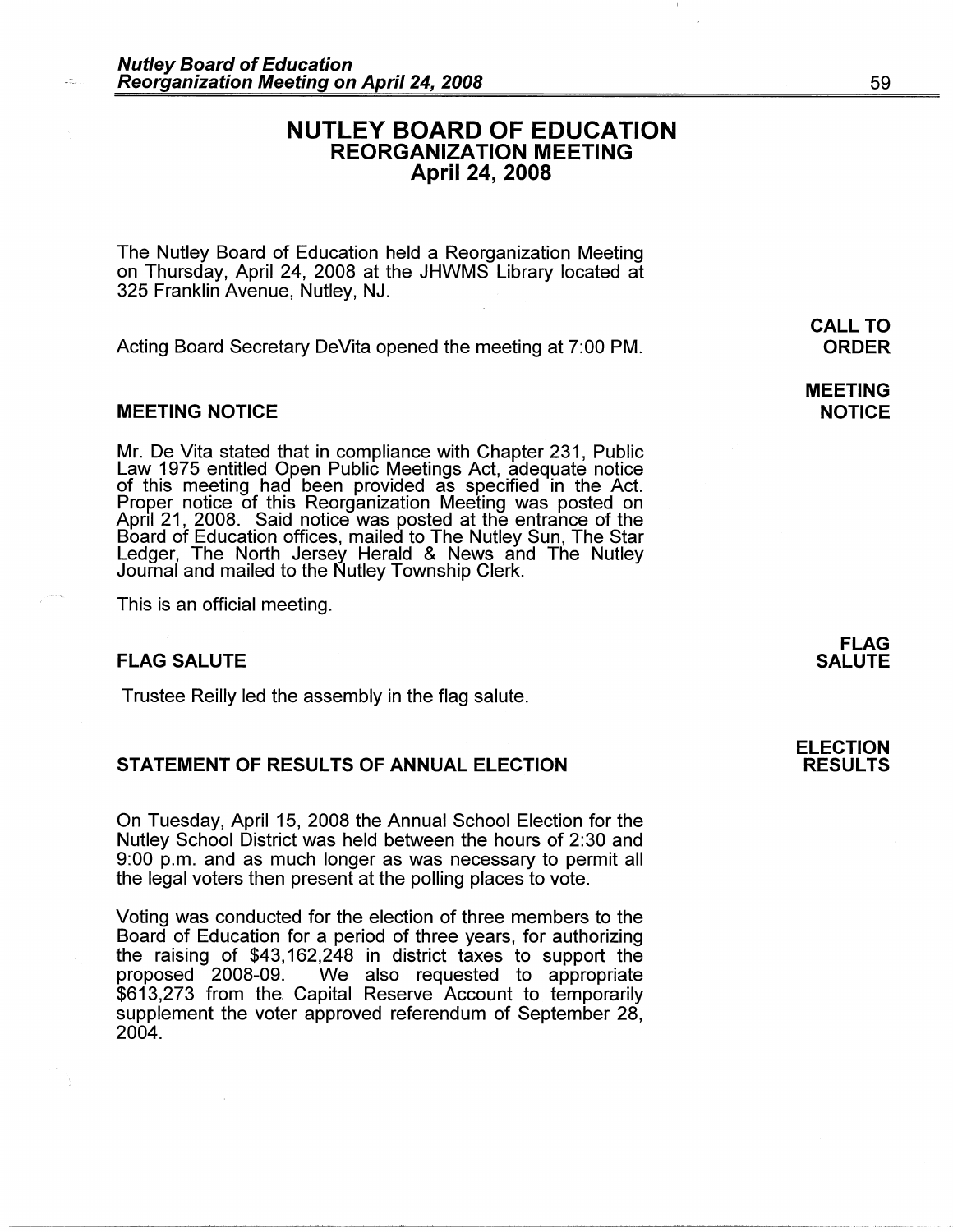The results of the election were as follows:

# Candidates for 3-year terms

| Vincent Moscaritola   | 2,007 |
|-----------------------|-------|
| <b>Walter Sautter</b> | 1,644 |
| Gerard M. Parisi      | 1,448 |
| <b>Steven Rogers</b>  | 1,507 |
| <b>Kenneth Reilly</b> | 1,813 |

The candidates elected were: Vincent Moscaritola, Kenneth Reilly and Walter Sautter for three-year terms.

The votes for the raising of \$43, 162,248 for the General Fund Tax Levy were as follows:

| Yes       | $1,448$ votes |
|-----------|---------------|
| <b>No</b> | $1,611$ votes |

The General Fund Tax Levy was defeated.

A copy of this report will be entered in the official minutes of the Board of Education.

# **ADMINISTRATION OF OATH TO NEW BOARD MEMBERS**

Judge Pomaco administered the oath of Office to Vincent Moscaritola, Walter Sautter and Kenneth Reilly.

# **ROLL CALL**

Present:

Mrs. Maria Alamo Dr. Philip T. Casale Mr. Angelo Frannicola Mr. James Kuchta Mr. Vincent Moscaritola Mr. Kenneth Reilly Mr. Walter Sautter Ms. Patricia Williams

Absent:

Mr. James Viola

**OATH FOR NEW BOARD MEMBERS**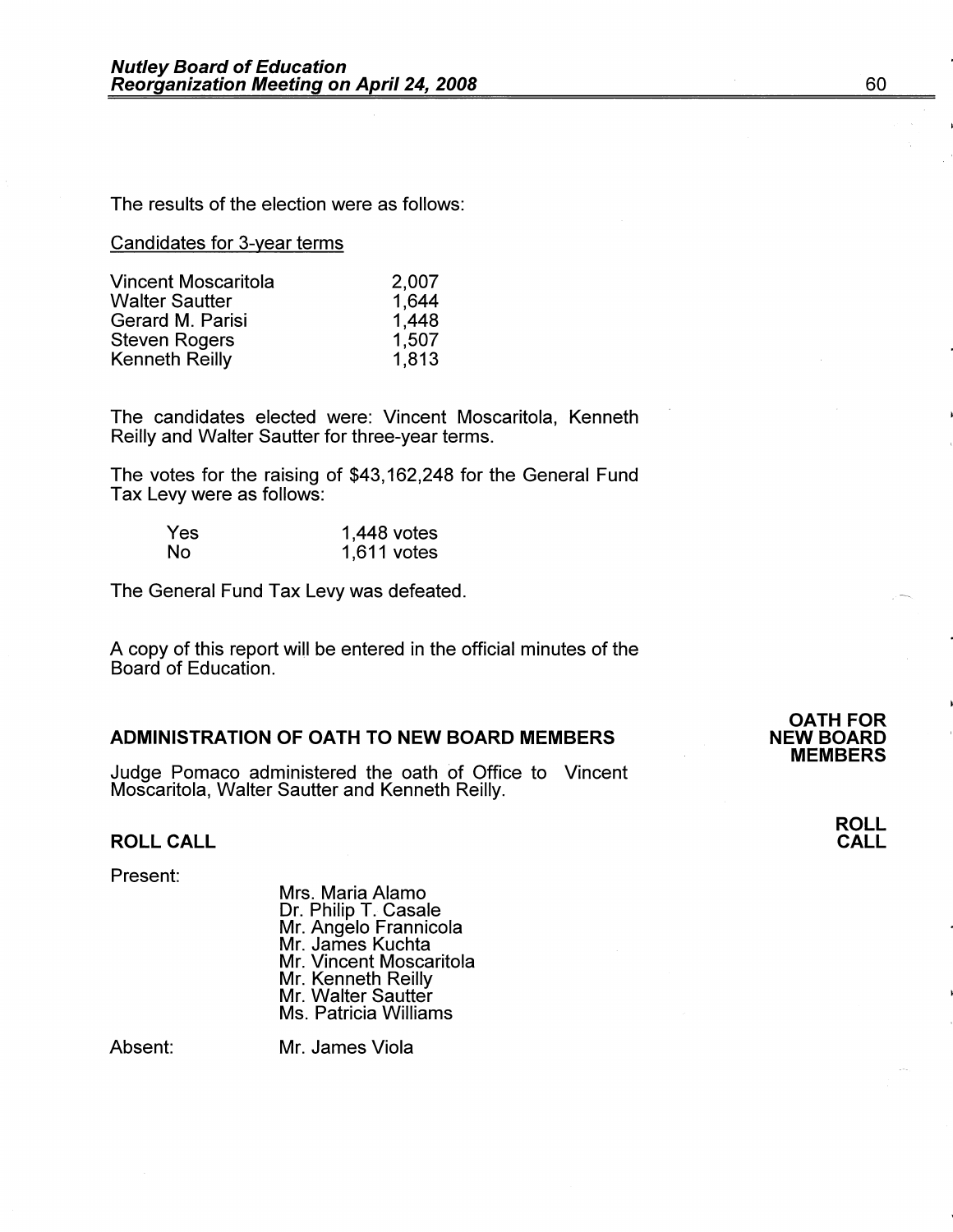| Also Present: | Mr. Joseph Zarra, Superintendent of Schools<br>Mrs. Mariana Francioso, Assistant Superintendent of Schools<br>Mr. Michael DeVita, Assistant to the Business Administrator<br>Mr. Frank Pomaco, Board Attorney |
|---------------|---------------------------------------------------------------------------------------------------------------------------------------------------------------------------------------------------------------|
| Also Absent:  | Mr. Robert A. Green, Jr., Business Administrator/Board Secretary                                                                                                                                              |

# **ELECTION OF OFFICERS**

**ELECTION OF OFFICERS** 

Acting Board Secretary DeVita announced that he would now accept nominations for President of the Board of Education.

Trustee Frannicola nominated Trustee Casale for President of the Nutley Board of Education. There being no further nominations, Mr. DeVita declared that the nominations are closed.

There being no objections, one unanimous vote was cast by the Board for Trustee Casale as President.

Acting Board Secretary DeVita announced that he would now accept nominations for Vice President of the Board of Education.

Trustee Reilly nominated Trustee Moscaritola for Vice President.

Trustee Alamo spoke positively about Trustee Moscaritola's contributions to the district.

There being no further nominations, Mr. DeVita declared that the nominations are closed.

There being no objections, one unanimous vote was cast by the Board for Trustee Moscaritola as Vice President.

President Casale assumed the chair and thanked the Board for all their hard work throughout the year and their vote of confidence in him as President. He also welcomed the new Board Members and their families.

#### **HEARING OF CITIZENS (Agenda Items Only)**

**L•-~--** ---"~~~-~~---~~----------------~------·--------------

Resident Alan Thomas asked questions regarding the Board Secretary's Report being voted on.

### **HEARING OF CITIZENS**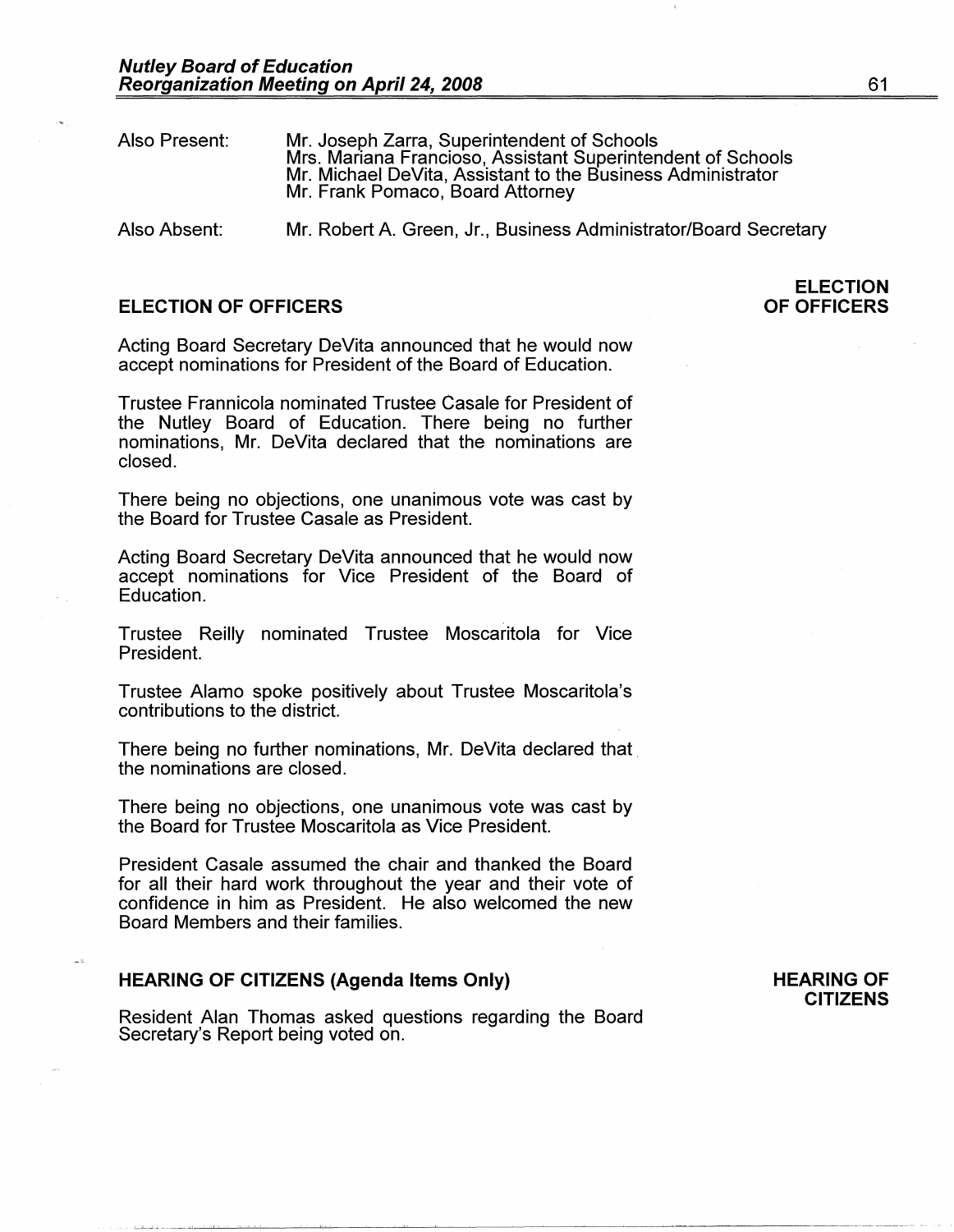# 1. **SECRETARY** & **TREASURER'S REPORT**

Trustee Alamo moved, and Trustee Kuchta seconded, the following resolution. Upon being put to a roll call vote the resolution was unanimously approved.

BE IT RESOLVED that the Board of Education acknowledges and accepts the reports of the Board Secretary (Appendix A) and Treasurer of School Monies (Appendix B) for the period ending March 31, 2008.

#### 2. **BILLS AND MANDATORY PAYMENTS**

Trustee Williams moved, and Trustee Kuchta seconded, the following resolution.

Trustee Reilly made a motion, and Trustee Moscaritola seconded, to pull check # 076328 to DCM Architecture and check# 076331 to Dowling from the Bill List. Upon being put to a roll call vote the motion was unanimously passed.

Upon being put to a roll call vote the resolution was unanimously approved with the changes.

BE IT RESOLVED that the Board of Education approves the payment of bills and mandatory payments dated April 24, 2008 m the total amount of \$670,260.27 (Appendix C).

#### 3. **RESIGNATION** - **Business Administrator/Board Secretary**

Trustee Moscaritola moved, and Trustee Reilly seconded, the following resolution. Upon being put to a roll call vote the resolution was unanimously approved.

BE IT RESOLVED that the Board of Education approves the acceptance of the resignation from Business acceptance of the resignation from Business Administrator/Board Secretary, Mr. Robert A. Green, Jr., effective June 2, 2008.

**RESIGNATION BUSSINESS ADMIN. BOARD SECRETARY** 

62

#### **SECY.** & **TREAS. A REPORTS**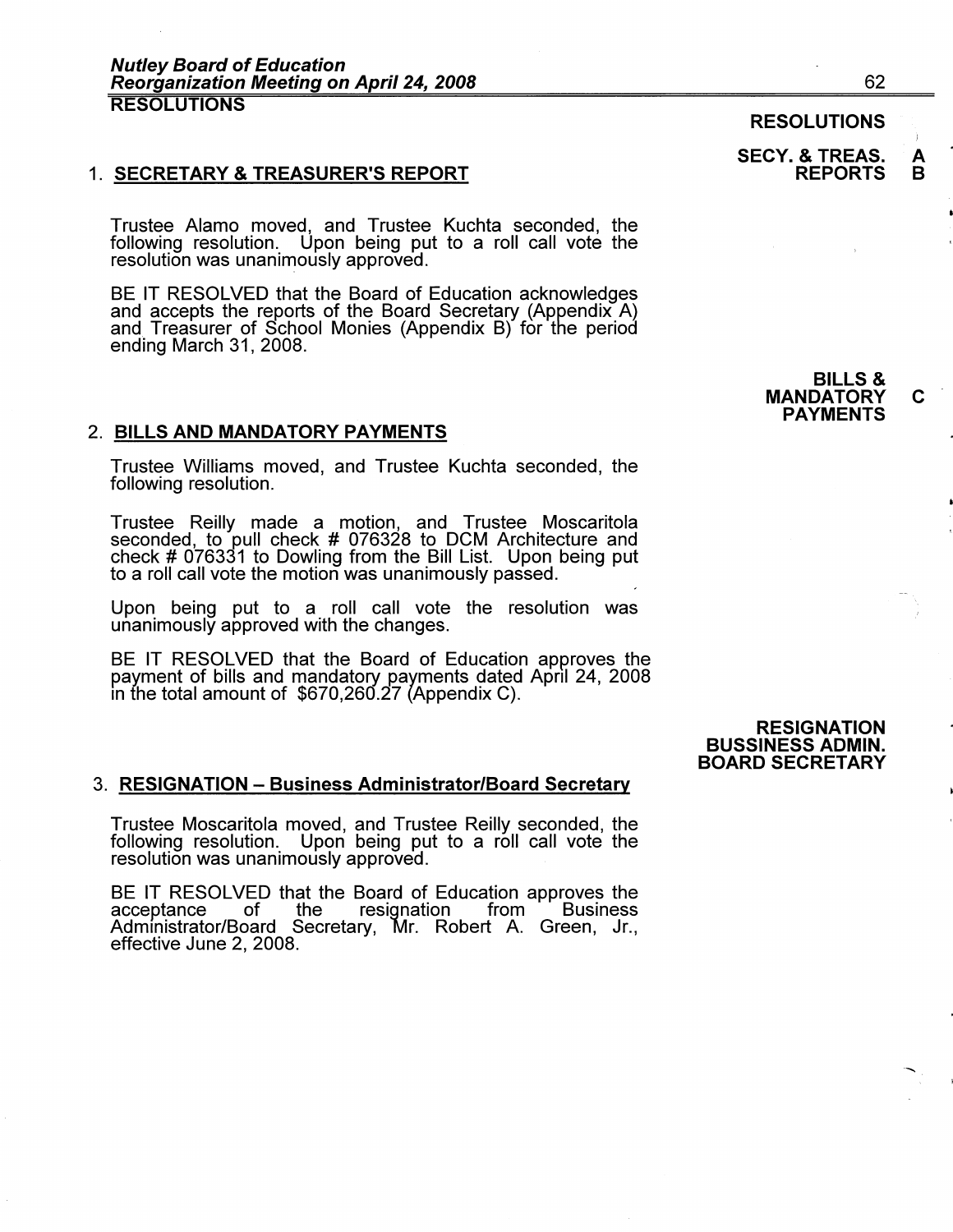#### 4. **APPROVAL OF TRAVEL LIST**

Trustee Frannicola moved, and Trustee Alamo seconded, the following resolution. Upon being put to a roll call vote the resolution was unanimously approved.

BE IT RESOLVED that the Board of Education approves the travel list and all expenses per (Appendix D).

5. **APPOINT ACTING BOARD SECRETARY** 

Trustee Reilly moved, and Trustee Moscaritola seconded, the following resolution. Upon being put to a roll call vote the resolution was unanimously approved.

BE IT RESOLVED that the Board of Education approves Mr. Michael DeVita to be Acting Board Secretary effective April 24, 2008.

> **ACCEPT EXTRAORDAINRY AIDE FOR SPECIAL ED**

# 6. **ACCEPTANCE AND APPROPRIATION OF EXTRAORDINARY AID FOR SPECIAL EDUCATION** - **2006-2007 SCHOOL YEAR**

Trustee Kuchta moved, and Trustee Reilly seconded, the following resolution. Upon being put to a roll call vote the resolution was unanimously approved.

BE IT RESOLVED that the Board of Education accepts notice of Extraordinary Aid for special education for the 2006-2007 school year in the amount of \$166,155, and

BE IT FURTHER RESOLVED that this amount be appropriated in the 2007-2008 General Fund Expenditure Budget.

#### **APPROVE TRAVEL LIST D**

**APPOINT ACTING BOARD SECRETARY**